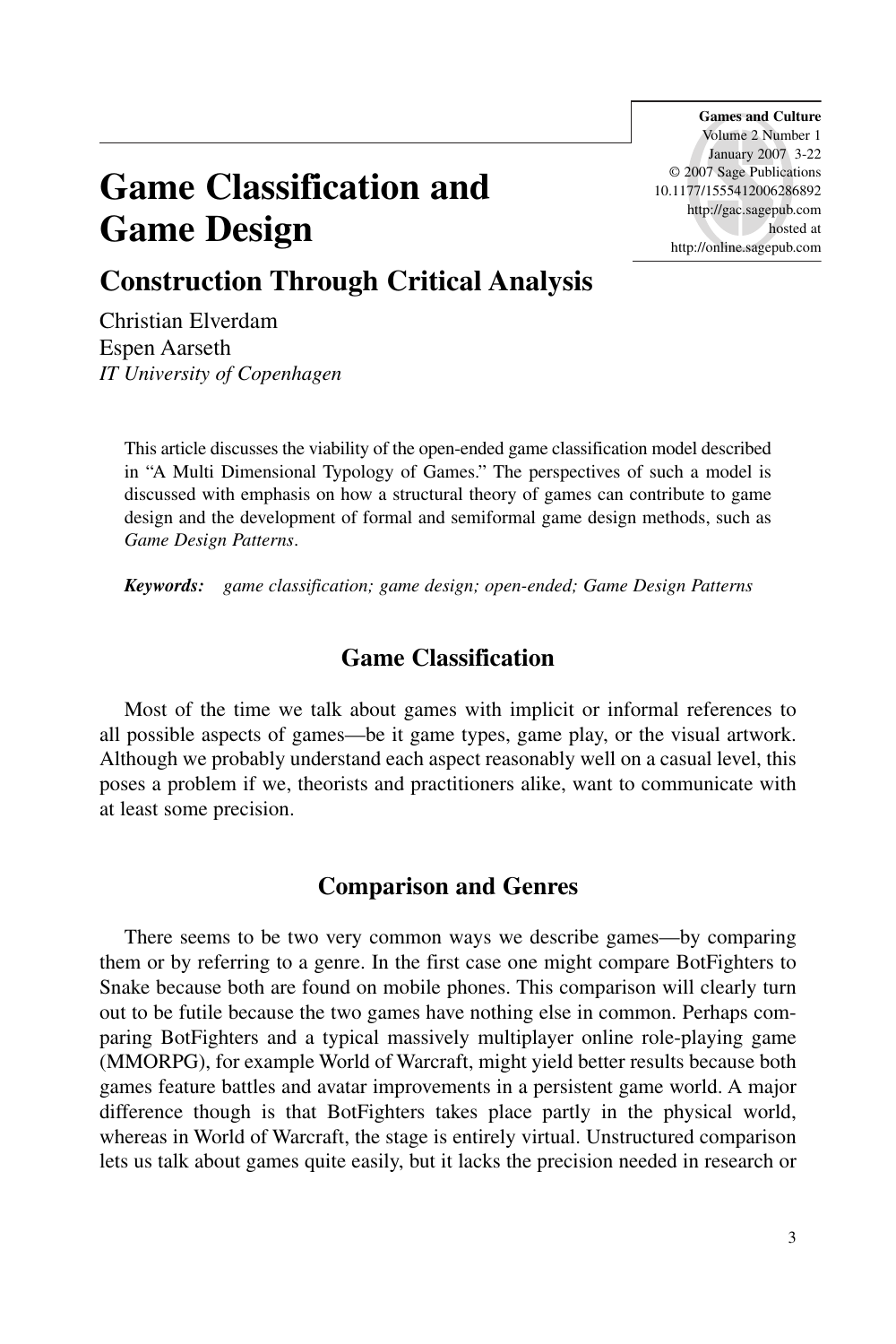development. Also, many game creators insist that their particular game is unique, which would mean that any comparison would eventually be inaccurate. On the other hand, which game is truly unique? A fundamental question seems to be How does one make sure that a comparison is truly descriptive?

Another common way to describe games is by reference to one or more genres. In that sense, games like World of Warcraft and Guild Wars fit nicely into the "roleplaying game" (RPG) genre. But are the games truly similar, and does *RPG* have the same meaning as in games like Neverwinter Nights and Diablo—or the "pen-and-paper," original version of Dungeons & Dragons? Incidentally Diablo was first labeled a *dark fantasy* game, so one might ask if dark fantasy is a subgenre of RPGs. Typically, genres describe completely orthogonal aspects of games, like mood and aesthetics (dark fantasy), time (real time), or focus (strategy). The creation of new genres and the interpretation of an individual genre is free, subject only to the intentions one might have by using them. Thus, it often seems that game developers make up new genres for marketing purposes, giving them enticing titles. On a noncommercial level, fans and gamers make up their own plethora of genres. Thus, we face a situation where games are classified by arbitrary, contradictory, or overlapping genres.

#### **An Open-Ended Game Typology**

These issues motivate the creation of a model for game classification presented in "A Multi Dimensional Typology of Games" (Aarseth, Smedstad, & Sunnanå, 2003). The purpose of the typology model is to identify essential differences between games and then classify them in a precise and analytical way. The typology consists of dimensions that describe specific game elements, such as the spatial representation used (perspective) or the type of game-agent evolution occurring (mutability). These dimensions are grouped in descriptive metacategories such as time and space. A key aspect of this typological model is that it is open ended, which means that individual dimensions can be modified, added, or rejected without compromising the integrity of the model as a whole. Thus, one could choose to disregard the metacategory physical space if the games examined were all purely virtual.

That being said, a couple of important aspects of the typology must be addressed and the open-endedness tested. Reflection on the strengths and weakness of the typology manifests itself on two levels. Within the typology itself on a dimension level, the individual dimensions face a continuing refinement to raise the precision of each dimension and to reflect that games as such are evolving. On the overall typology level, where the understanding of the typology's primary strengths and motivation is concerned, a claim can be made that the typology serves best as a tool for comparison—not as a solution to the genre problem as such. Furthermore, the way the dimensions of the typology are presented will have decisive impact on the relationships between games that can be inferred from the typology.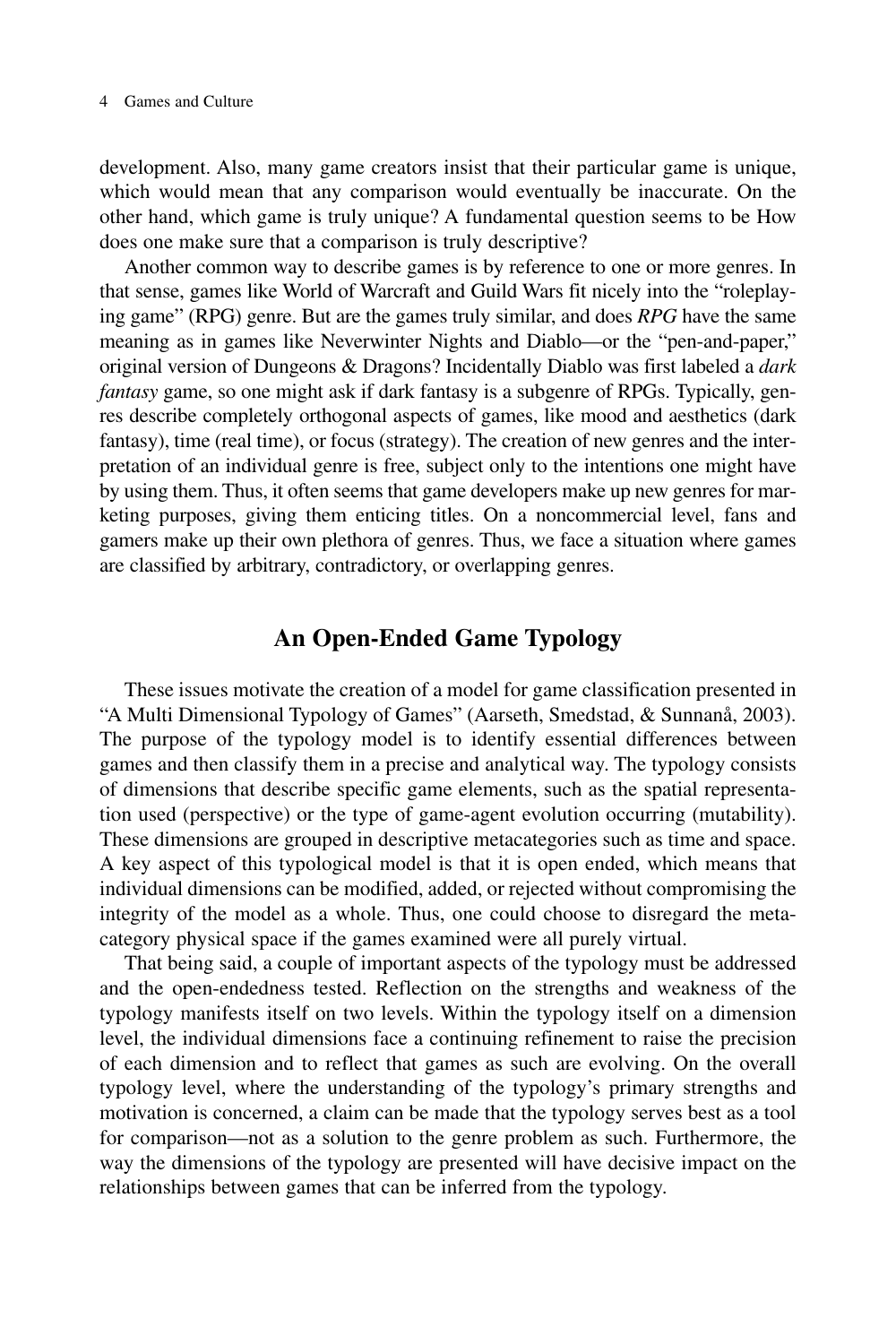#### **Discussions on the Dimension Level**

The Aarseth et al. (2003) typology contains 16 dimensions grouped in six metacategories. A thorough discussion of all the dimensions falls outside the scope of this article, so for our purposes a discussion of the metacategory time will serve as an example of modification on the dimension level. Time comprises the dimensions pace, representation, and teleology. *Pace* describes whether a player can be active all the time (real time) or if he or she must wait his or her turn (turn based). *Representation* describes the way time is represented in the game, either reflecting the way time would pass in our physical world (mimetic) or disjointed from reality (arbitrary). *Teleology* describes if the game ends at a given time (finite) or if it in principle could go on forever (infinite). Whereas representation and teleology describe a game's relation to the rest of the world, the category pace describes internal game time. In that regard, time within games seems to be more complex than just real time or turn based. Although the distinction seems quite straightforward, at least three aspects seem problematic.

The first can be exemplified by looking at Neverwinter Nights, which would evidently classify as a real-time game. The player is free to click at any time and the avatar will respond promptly. But behind the scenes the game operates by the strictly turn-based d20-rulesystem (the core of Dungeons & Dragons, third edition), which in turns adjudicates the actual amount of actions allowed by the player. A seasoned Neverwinter Nights player will often select actions faster than the game allows them to be executed. The game will display a queue of actions selected—in a sense the experienced gamer can think a couple of turns ahead (see Figure 1). An easy rebuttal would be to say that Neverwinter Nights is actually a turn-based game. The problem with that reasoning is that Neverwinter Nights is much closer related to Diablo than to Chess because it requires focus under time pressure and dexterity with mouse and keyboard. Furthermore, from a classification point of view, it's illogical to say that the better you get at a game the more turn based it becomes.

A second problem in the distinction real time versus turn based is how to deal with games like Age of Wonders. The developers themselves call it real time–turn based, and similar games are sometimes termed *tick-based* games. In these game types, players act simultaneously and in real time until all units are moved (or the player feels he or she is done), after which the player indicates (ticks off) that he or she is ready for the next turn. When all players indicate that they are done, a new turn begins. Once again it would it seem straightforward to classify Age of Wonders as a turn-based game because the passage of turns determines the overall passage of game time. Age of Wonders does have a lot in common with turn-based strategy games like Heroes of Might and Magic as they both rely on (hopefully) profound strategies and planning many turns ahead. The problem is that if Age of Wonders is merely a turn-based game, a very important aspect is lost—the simultaneity. In that view, Age of Wonders has many commonalities with games like Age of Empires or StarCraft, which would classify as real-time games.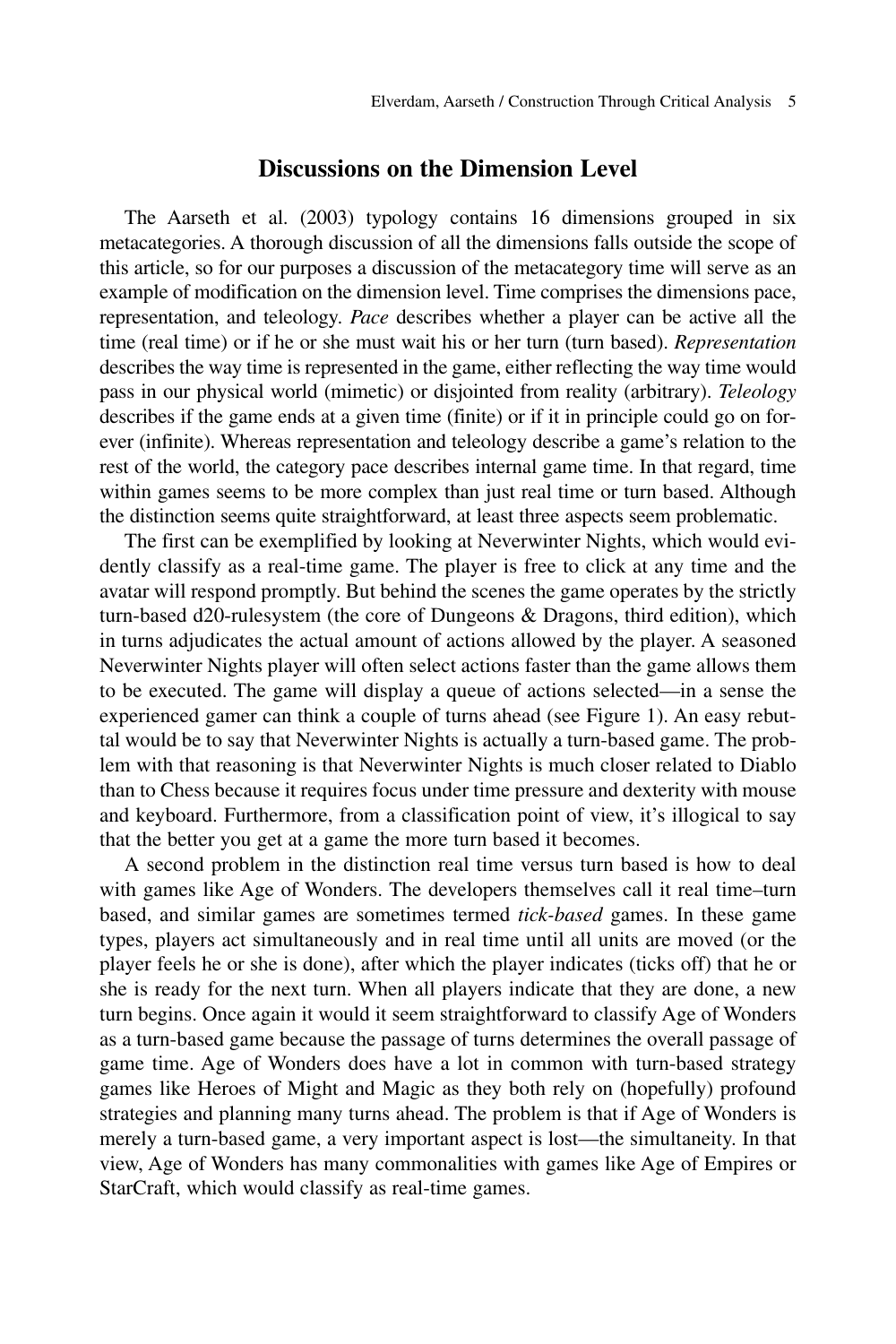#### 6 Games and Culture

**Figure 1 The Wizard (bottom) Has Just Launched a Fireball Toward a Demon (top).**



#### **NEVERWINTER NIGHTS**

Note: In the top left corner the interface shows four icons. These icons indicate four spells that have been chosen by the player. The wizard will cast these as fast as the game intervals allow, but for now they are queued.

The last problematic aspect of only classifying internal game time as real time or turn based is the way the mere passing of time can put pressure on a player—both in turn-based and real-time games. This kind of pressure can be on the manual dexterity of the player as was the case with Neverwinter Nights and Diablo—and it is common to most computer games whether racing cars or shooting everything that moves. Indeed, it seems tempting to let real-time games carry the meaning of time pressure. But as seen in classic games such as Blitz Chess, time pressure can play an equally important role in a turn-based game.

As a result, a more detailed view of time within games is needed. Thus, the aforementioned dimensions representation and teleology make up a new metacategory external time because they describe how time in the game relates to world outside of the game. Because time within the games themselves is far more complex than the dimension pace (real time vs. turn based) allows for, new dimensions are needed. To address the three issues raised earlier, the metacategory internal time contains three dimensions: haste, synchronicity, and interval control. *Haste* describes whether the passage of external time alters the game state. *Synchronicity* describes whether simultaneous player action is allowed. Finally, *interval control* determines whether a player has control of the game time (or time cycles within the game).

If we return to Neverwinter Nights, we are now able to describe the issues that eluded us before. In Neverwinter Nights the passage of time alters the game state, it has synchronous actions, and the player is allowed to control the game intervals.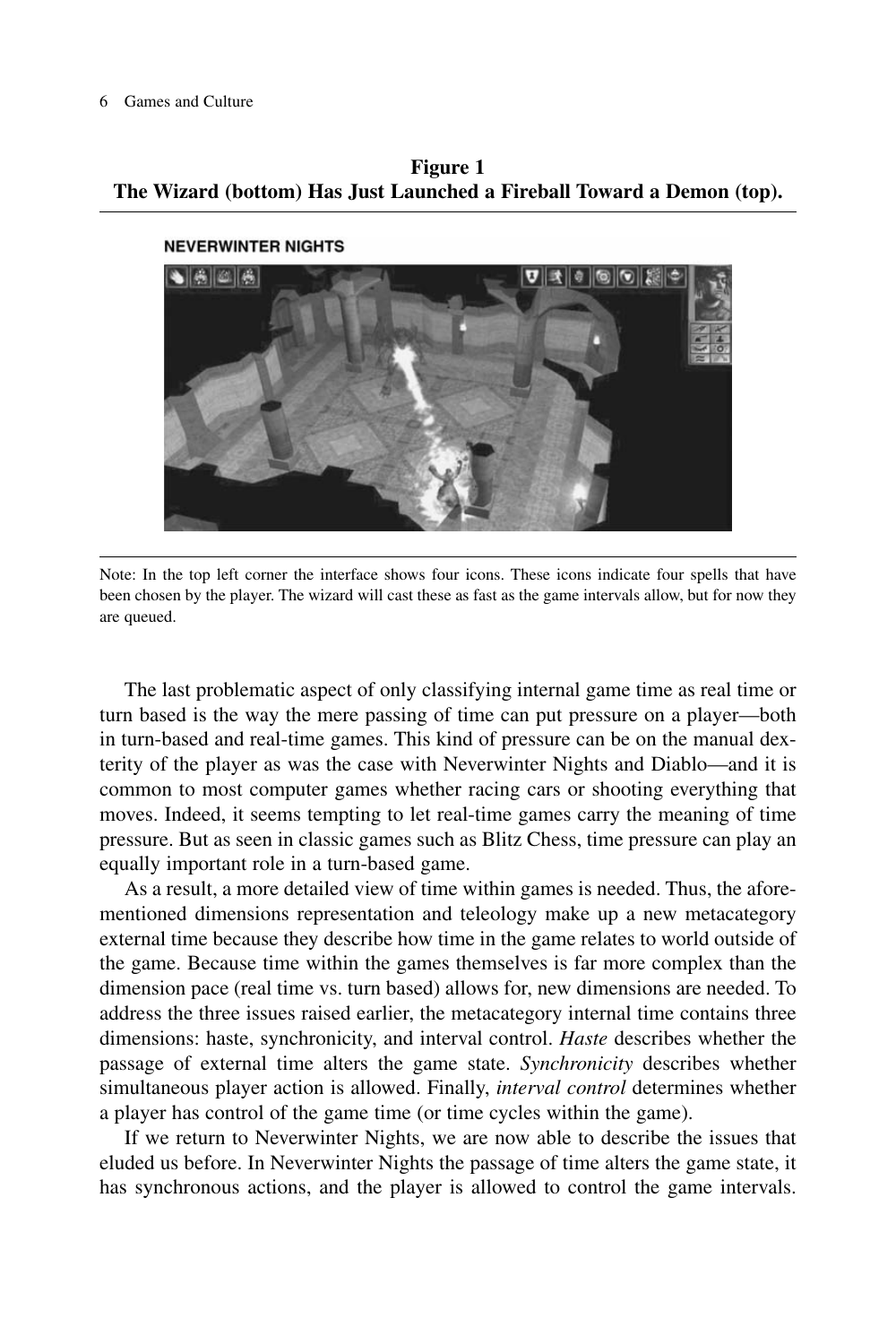Thus, a player can actually pause the game and select a series of actions to be taken by the in-game character and then resume the action. If we describe this in the terms of the internal time dimensions, we could say that the player uses interval control to temporarily suspend the haste of the game. This style of play might be considered cheating by some but is actually encouraged by the developers of Neverwinter Nights for novice players. By exercising interval control, not only is the haste of the game suspended but also to some extent the synchronicity—which might lead to some serious complaining if this instance of Neverwinter Nights were played by more than one person. This explains why interval control in games like Neverwinter Nights is quite rare.

### **The Modified Typology**

The rejection of the dimension pace and the subsequent addition of new dimensions (haste, synchronicity, and interval control) witnessed earlier is an example of the work possible in an open-ended typology. Indeed, the typology as a whole has undergone a similar scrutiny and is presented here in a modified form with eight metacategories: virtual space, physical space, internal time, external time, player composition, player relation, struggle, and game state (see appendix). The following is a brief presentation of the dimensions in each metacategory.

#### **Virtual Space (Figure 2)**

- Perspective describes whether the player has a complete overall view of the game space (omnipresent) or if the avatar (or game tokens) must be moved strategically (vagrant).
- Positioning describes whether the player can discern his or her position exactly as the game rules dictate it (absolute) or if he or she must relate to other objects to decide his or her position (relative).
- Environment dynamics describes whether the player is allowed to make additions or alterations to the game space (free) or if such alterations only alter the status of predetermined locations (fixed) or finally if no changes to the game space are possible (none).

The classic arcade game Pac-Man has an omnipresent perspective because all the game space is visible on the screen. If we imagine a version of Pac-Man in which the game space is too large to fit one screen and thus scrolls when the player reaches the extremities of the screen, that version of Pac-Man would have a vagrant perspective.

The position of a chess piece on the board is determined by the square on which it sits. This square is described by a number and a letter (e.g., H4) that a player would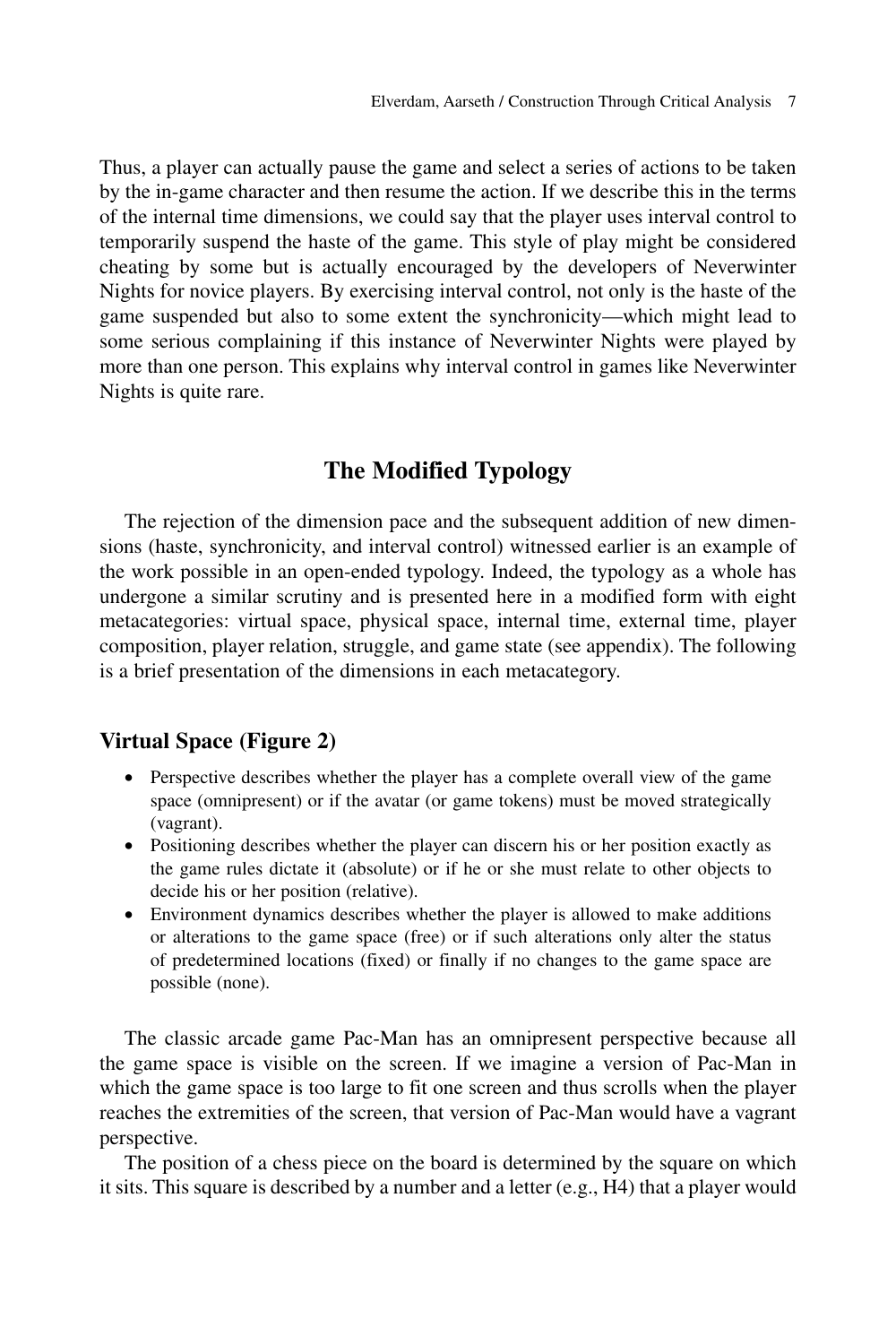

**Figure 2 The Metacategory Space Containing the Dimensions Perspective, Positioning, and Environment Dynamics**

easily refer to, making Chess a game with absolute positioning. The position of a player in Unreal Tournament is an entirely other matter. The position is a threedimensional coordinate that the player has no chance of (or interest in) discerning, instead relating a position to objects in the game (e.g., "He's hiding on top of the second box to your left"), thus making Unreal Tournament a game with relative positioning.

A game like Lemmings lets the player alter the game environment freely, whereas others like Ultima Online or Age of Empires allow the player to add content (e.g., in the form of houses) to the game. Games like these are classified as having a free environmental dynamic. Some games allow alterations at predefined positions, such as specified sites for city building in Kohan II or shooting out windows for passage in games like Half-Life or Resident Evil 4. These games have a fixed environmental dynamic. Finally, games such as Tetris or Chess allow no changes to the game environment and thus have no environmental dynamics.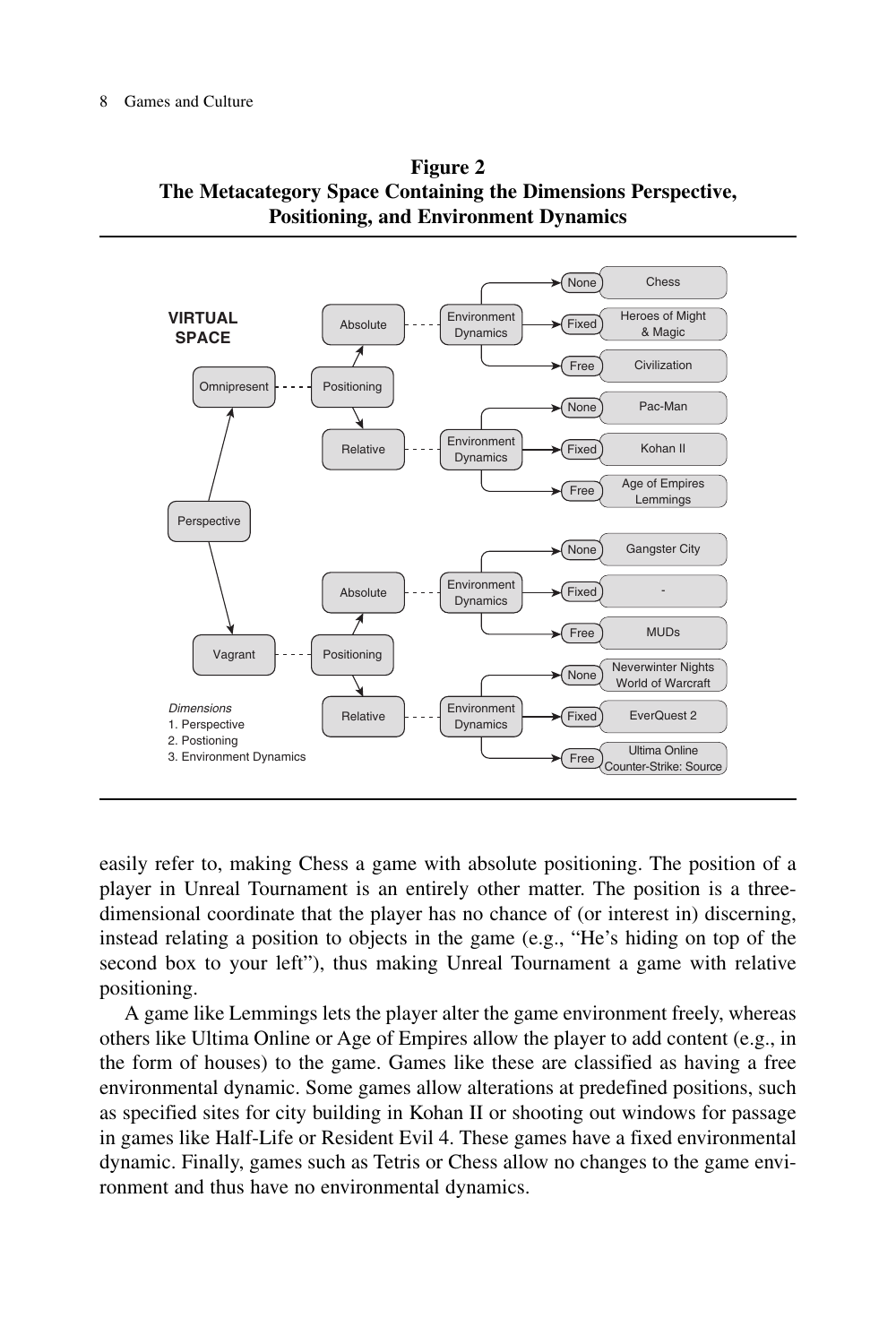

**Figure 3 The Metacategory Physical Space Containing the Dimensions Perspective and Positioning**

#### **Physical Space (Figure 3)**

- Perspective describes whether the player is able to see the entire physical game area (omnipresent) or if movement is required (vagrant).
- Positioning describes whether the player's position is determined relative to his or her location in the physical world (location based) or if it is determined relative to other game agents (proximity based) or finally if both factors combined determine the player position (both).

The game BotFighters spans over miles of physical space, which makes it impossible for the player to see the game area, whereas games like Badminton allow the player full view of the playing field. Thus, BotFighters has a vagrant perspective while Badminton has an omnipresent perspective. The prototype game Pirates! for PDAs (Björk, Falk, Hansson, & Ljungstrand, 2001) has a rather curious spatial classification. The players move within in a relatively small physical area that has WiFi antennae at the edges. The display on the PDA shows only a small part of the game space (a part of the ocean with islands), thus the player has to move around to discover islands or other players on the screen—making the virtual perspective vagrant.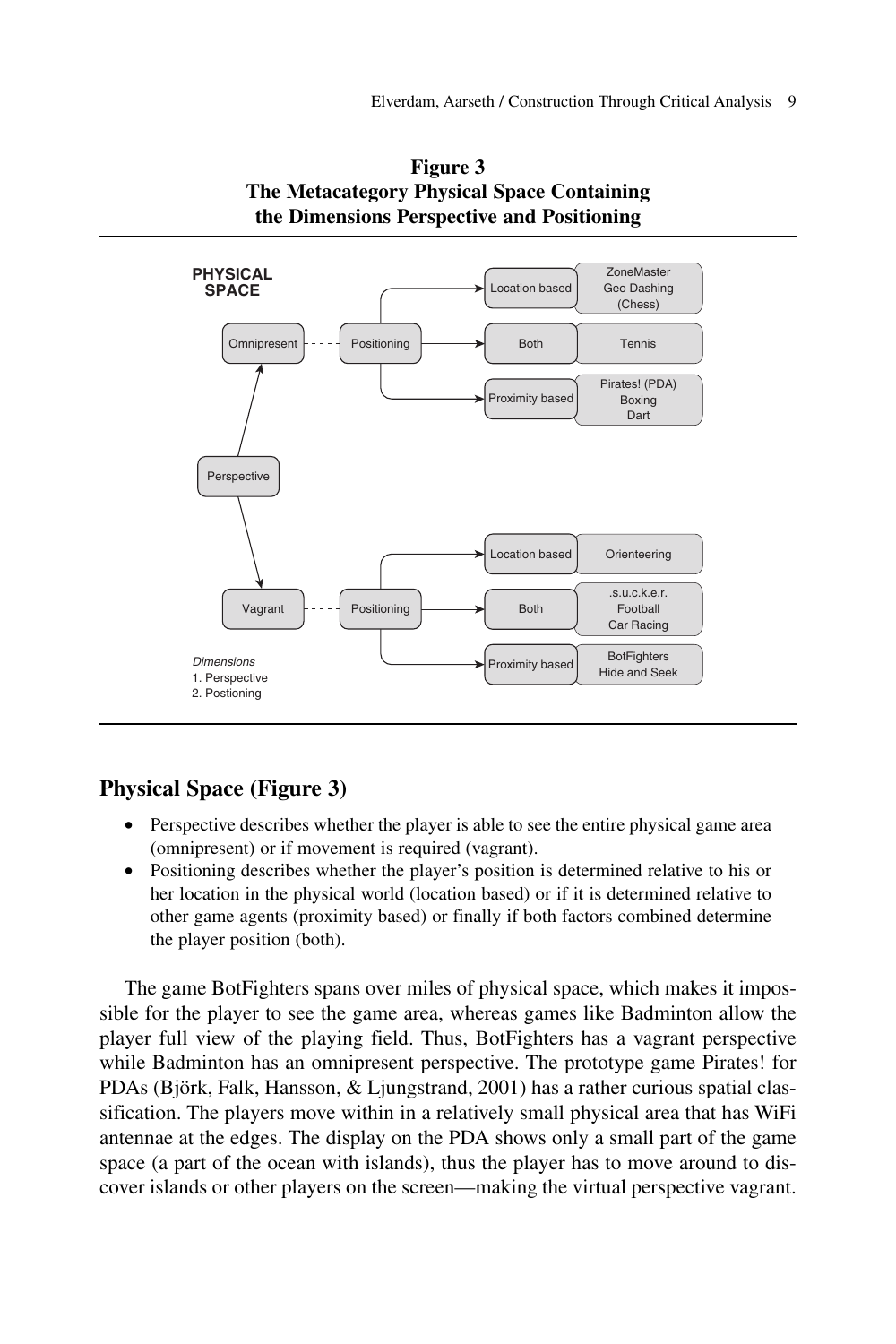

**Figure 4 The Metacategory External Time Containing the Dimensions Representation and Teleology**

Meanwhile, the players can see each other walk around in real life and the physical boundaries of the game space quite easily—making the physical space perspective omnipresent.

Whereas games like BotFighters or hide and seek rely on the relative positions of the players (making them proximity based), games like GeoDashing or Orienteering rely entirely on the player's location in the world (making it location based). Other games rely on both forms of positioning, thus it is important for a football player both to stay inside the pitch but also not be "off-side" (relative to the opposing players) for instance.

#### **External Time (Figure 4)**

- Teleology describes if the game ends at a given time (finite) or if it in principle could go on forever (infinite).
- Representation describes they way time is represented in the game, either reflecting the way time would pass in our physical world (mimetic) or disjointed from reality (arbitrary).

Games like Chess and Half-Life end at given points in time (e.g., when won or completed) and thus have finite teleology. Other games like World of Warcraft or EverQuest (indeed most MMORPGs) have no fixed time of termination and players cannot "win" them, which means that they have an infinite teleology.

The time flow in games like Counter-Strike:Source or Rainbow Six reflect our expectations of how long actions would take in real life, thus we classify these games as having a mimetic time representation. Games like StarCraft feature base building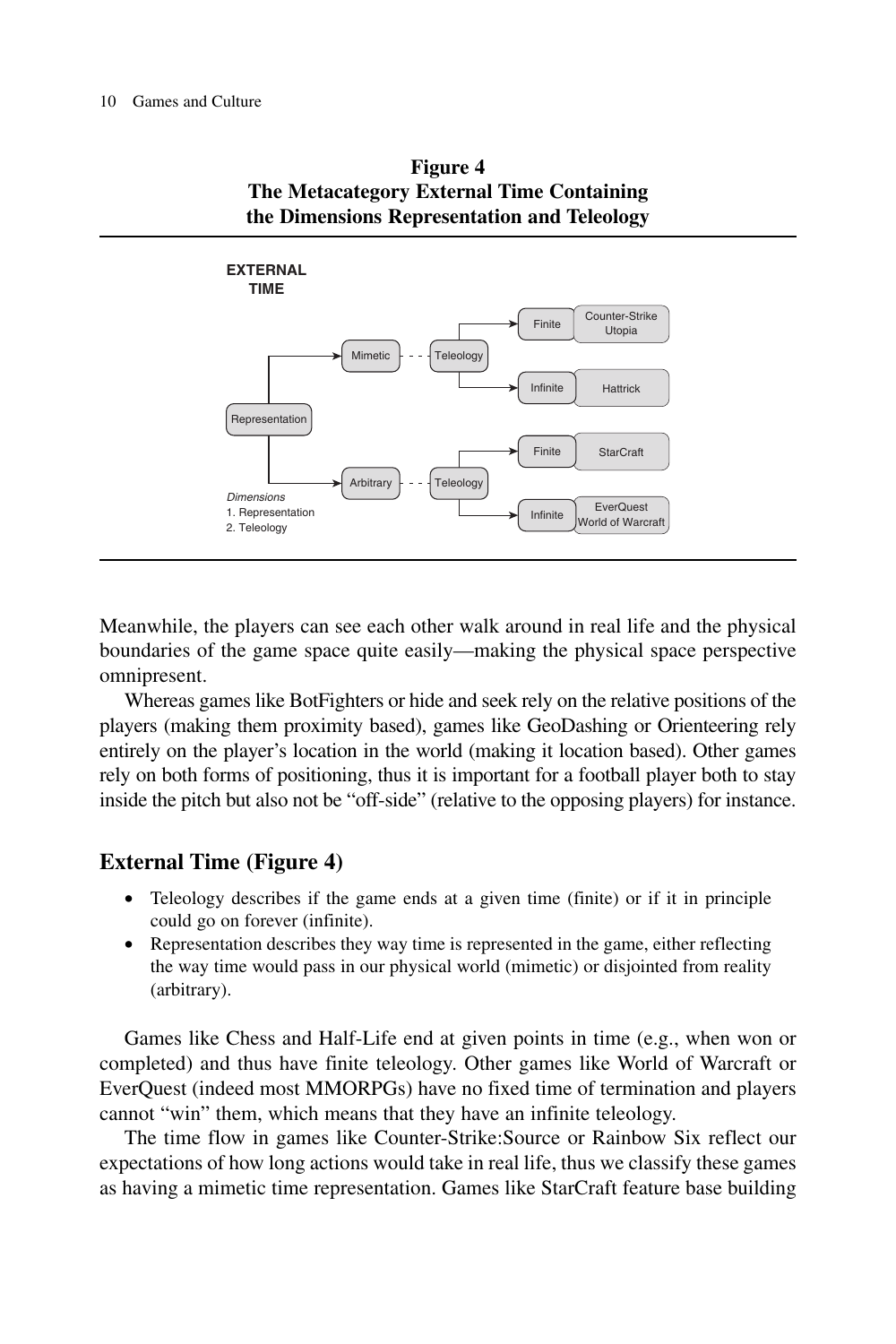

**Figure 5 The Metacategory Internal Time Containing the Dimensions Haste, Synchronicity, and Interval Control**

at a pace that defies what is possible in real life, which means that they classify as having an arbitrary time representation.

#### **Internal Time (Figure 5)**

- Haste describes whether the mere passing of real time alters the game state (present) or not (absent).
- Synchronicity describes whether game agents can act at the same time (present) or if they take turns (absent).
- Interval control describes whether the players decide when the next game cycle will commence (present) or if such control is denied (absent).

The game Civilization (fastest player) denotes a play style where the players act simultaneously until one player ends his or her turn, leaving the other players a fixed amount of time to act before next turn commences.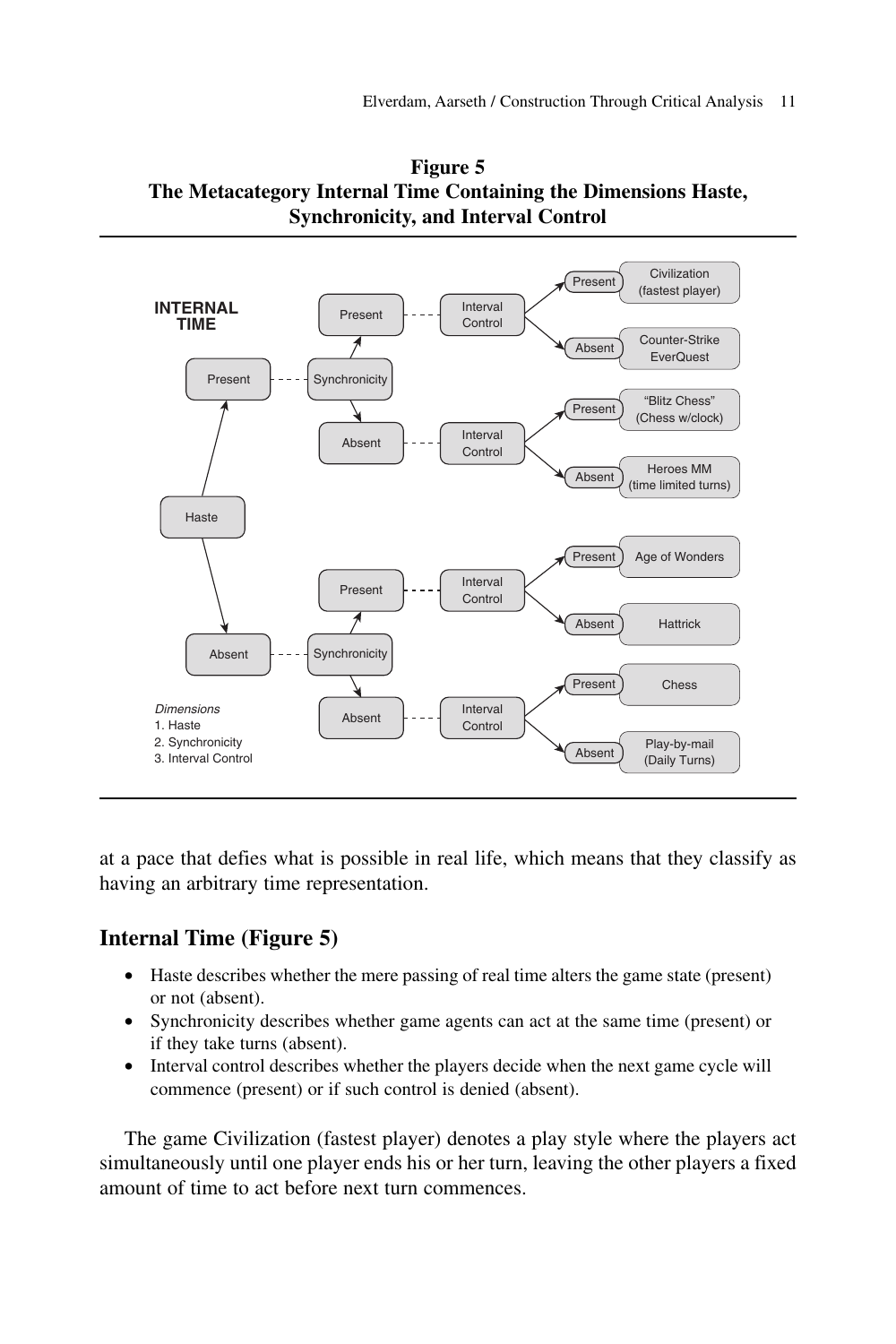

**Figure 6 The Metacategory Player Composition Containing the Dimension Composition**

The three dimensions of internal time are described in detail earlier (see Discussions on the Dimension Level).

#### **Player Composition (Figure 6)**

• Composition describes the how the players in a game are organized (single player, single team, two player, two team, multiplayer, multiteam).

Games like Pac-Man and Half-Life have only one player (single player), whereas the group of players gathered around the table playing Dungeons & Dragons makes up one team (single team). Tennis is played in singles matches (two player) or in doubles matches (two team). Finally, the online manager game Hattrick features lots of players competing against each other (multiplayer), whereas the online game Utopia has numerous islands (each with multiple allied kingdoms) waging wars against each other (multiteam).

#### **Player Relation (Figure 7)**

- Bond describes whether the relation between players can change during play (dynamic) or not (static).
- Evaluation describes how the players or the outcome of the game is quantified. The individual player can be evaluated (individual), the players can be evaluated as a team (team), or they can be evaluated both as a team and as individual players (both).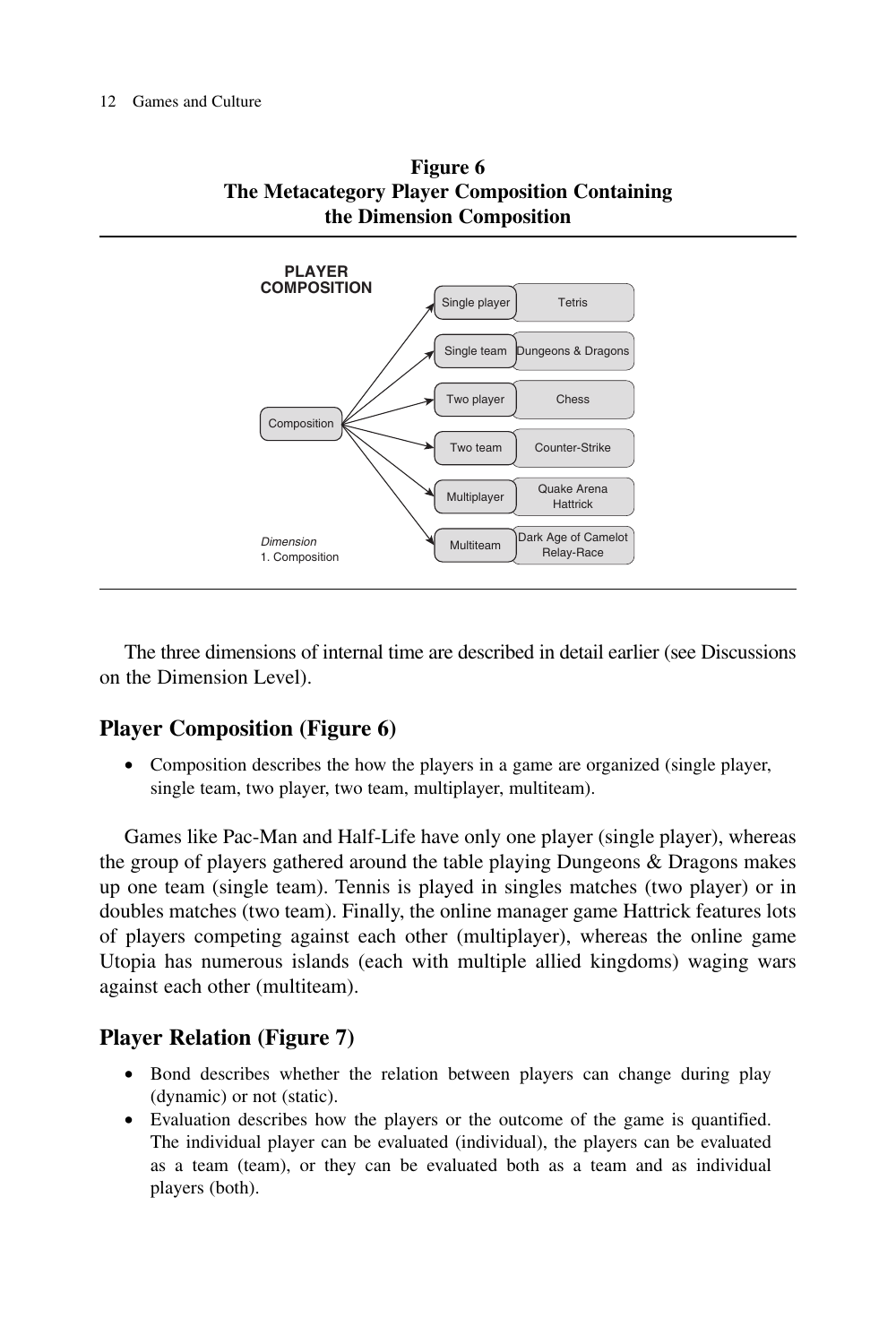

**Figure 7 The Metacategory Player Relation Containing the Dimensions Bond and Evaluation**

In a game of Risk or Ludo the players often form alliances to defeat a player who has taken the lead, which in turn means that a new leader arises, thus making the alliances change, which means that the bond between the players is dynamic. Games like Axis & Allies or Counter-Strike have predefined which teams are in conflict, and this structure does not change during the course of play, making the bond static.

In a game of Risk only one player can prevail, which means that the evaluation is individual. In Football it's the performance of each team that is evaluated (i.e., the amount of goals), which means the game has team evaluation. In Neverwinter Nights each player is awarded an individual amount of experiences points, whereas the whole team gets to share rewards from completing quests, thus the game makes use of both types of evaluation.

#### **Struggle (Figure 8)**

• Challenge describes three principal ways a game can provide opposition. It can come in the form of predefined challenges, which are exactly the same each time the game is played (identical). It can come from a predefined framework that is varied by mathematical randomness (instance). Finally, opposition can come from game agents whose actions are autonomous (agent).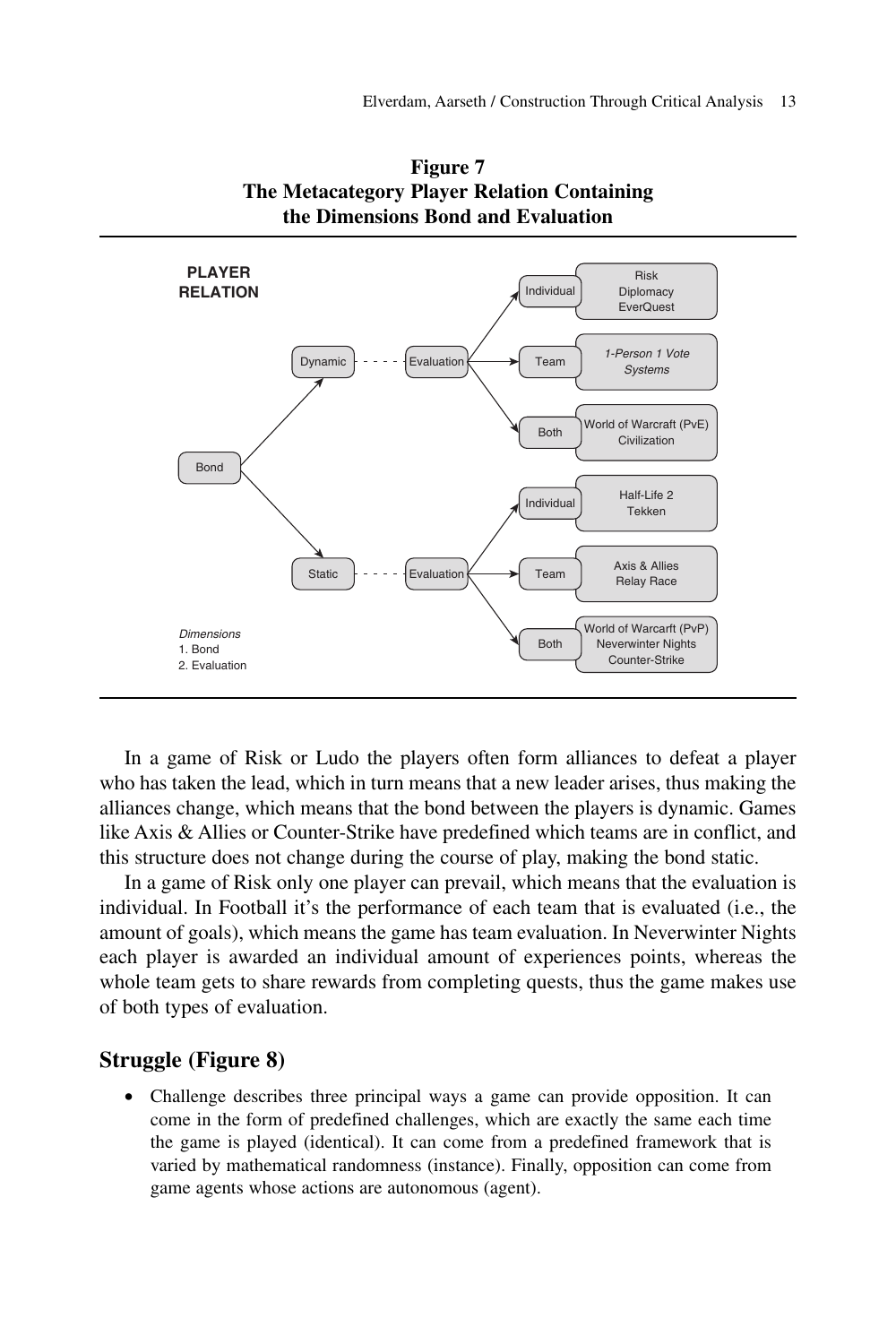

**Figure 8 The Metacategory Struggle Containing the Dimensions Challenge and Goals**

• Goals describe if the game has an exact and unchanging victory conditions (absolute) or if the goals are subjective to the unique occurrences in a specific game or the players' interpretations (relative).

In The Secret of Monkey Island you guide your avatar through a series of puzzles and encounters that are exactly the same from game to game, making the challenge identical. In games like Diablo, the dungeons resemble each other from game session to game session, but they are not entirely alike. One monster type may be different, and the spatial layout of each dungeon will differ. Thus, the challenge is different (but based on the same framework) from each game instance to the next. Finally, some games rely on the challenge that comes from facing one or more strategic agents capable of winning or losing. This is the kind of challenge you face in games like Counter-Strike or Civilization, which classify as having an adversarial challenge structure. It is worth mentioning that such adversaries need not be unpredictable indeed both humans and computers can behave exactly like one expects. The point is that their actions are potentially unpredictable, making a part of the challenge to figure what the opposition is doing.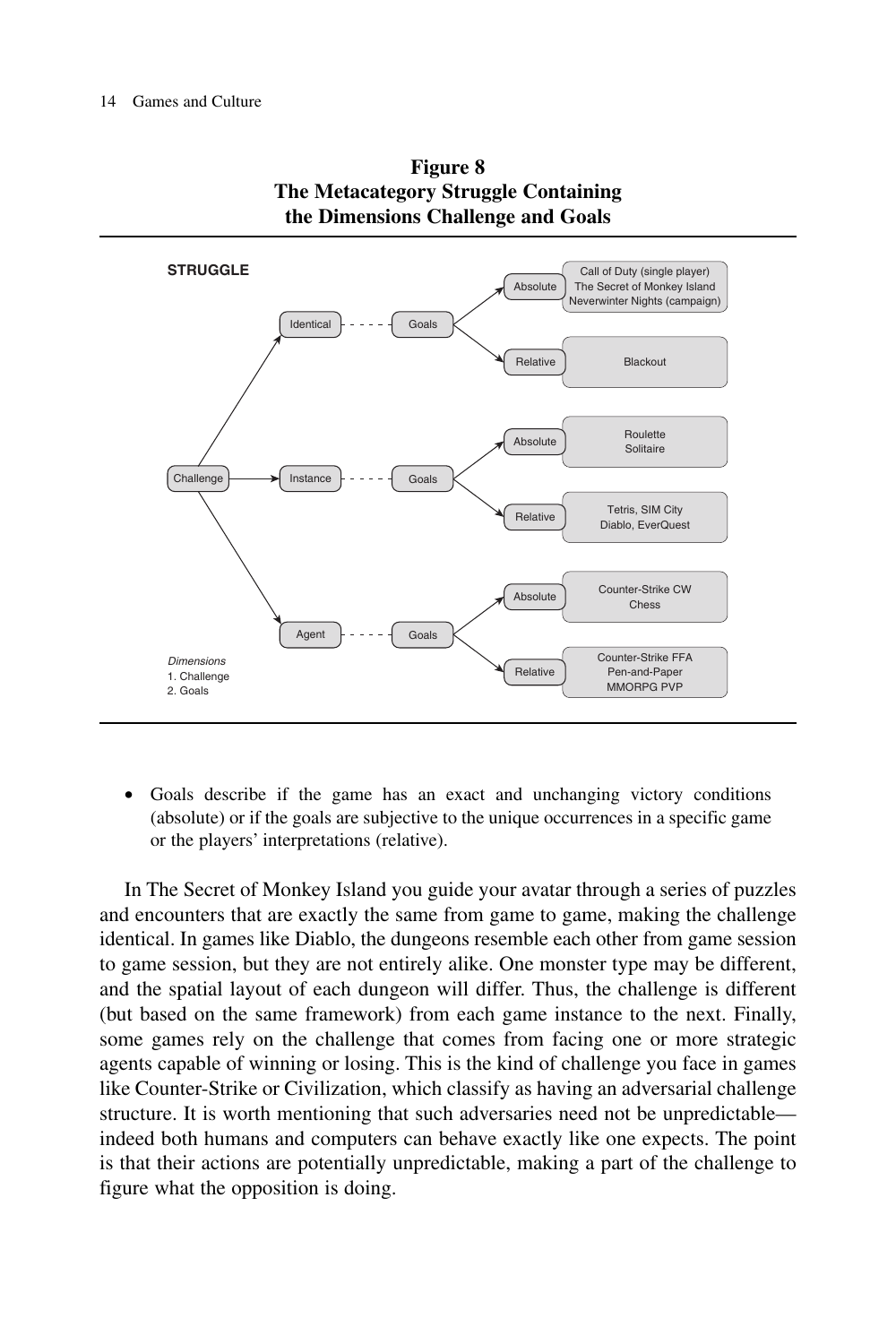The goal of Chess is one—capture the adversary's king. Likewise, a scenario in Heroes of Might and Magic might have the occupation of a specific city as its focus. Goals like these are absolute because attaining them will always produce an outcome that is quantifiable without factoring in the subjective player(s) playing the game or the specific events of the unique game session. In other games, the result of accomplishing a goal will not necessarily mean the same from game to game—or even from player to player. The goal of Tetris could be to get as far as possible, to beat a high score, or just to improve from the previous game. Goals like these we call relative goals. A game can feature both types of goals, in which case the game in a classification context is considered to be more than one game. Consider Football, which would normally classify as a game with relative goals because winning requires that you score one goal more than your opponent. Sometimes a draw is not an acceptable outcome (e.g., in cup tournaments) and an absolute goal is introduced—"The Golden Goal." Because scoring a goal will now produce certain victory, this mode of play would classify as a game in its own right (with an absolute goal), which makes sense because the actual game play is much different from "normal" football.

In most MMORPGs we often encounter quests, which state a goal to be attained. These do not however constitute absolute goals because the outcome of the quest is not quantifiable without factoring in the subjective player(s) playing the game or the specific events of the game session. Thus, a player can choose to do a quest or not, and the goals fulfilled by completing the quest could be many (getting further, hoping for a particular item drop, helping a friend, etc.) and not discernible without taking the subjective player into account.

#### **Game State (Figure 9)**

- Mutability describes how changes in the game state affect the game agents (be they player or computer controlled). The state changes can be passing (temporal), last throughout the game (finite), or span beyond multiple game instances (infinite)
- Savability describes whether the game state can be saved and restored at the player's discretion (unlimited), if this is only allowed in certain circumstances (conditional), or if it is impossible to save the game state (none).

The classic role reversal in Pac-Man, when a "pill" is eaten and the ghosts change from predators to prey, is what would classify as temporary mutability—because the change is time limited. In other games, some of the evolution spans the entire game for example the scientific achievements in Civilization or the experience leveling in World of Warcraft. In some games the evolution spans over more than one game—thus a character in Neverwinter Nights can play and evolve in many different modules, and a player can continue to evolve skills and abilities in Diablo by starting the game over with the same character. Finally, some games (e.g., Chess) have no mutability.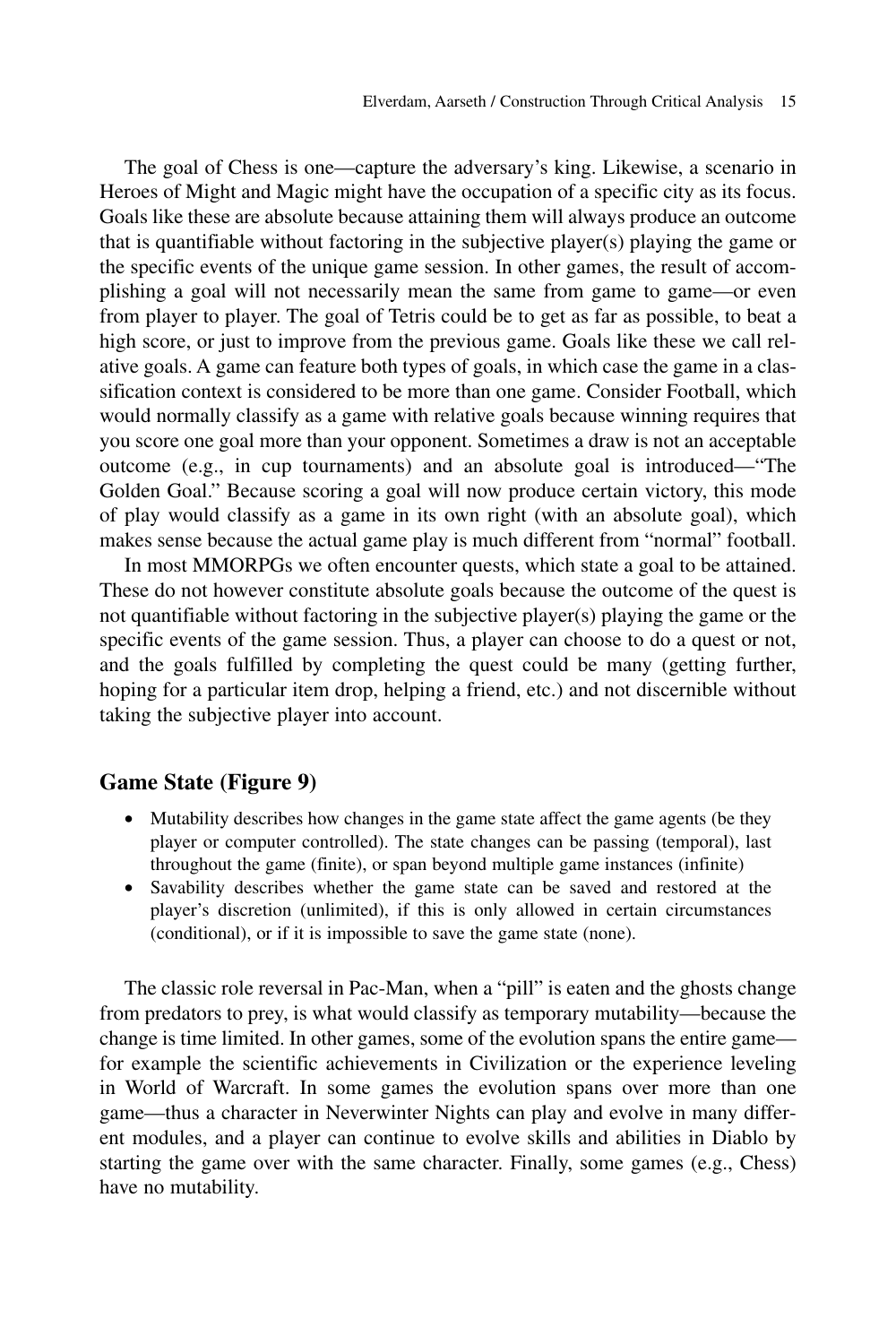

**Figure 9 The Metacategory Game State Containing the Dimensions Mutability and Savability**

## **Discussions on the Typology Level**

One of the main goals of the Aarseth et al. (2003) typology is to solve the problem with the use of arbitrary genres, but one might ask if the typology does this successfully and if a solution to the genre problem should be the main focus at all. First of all,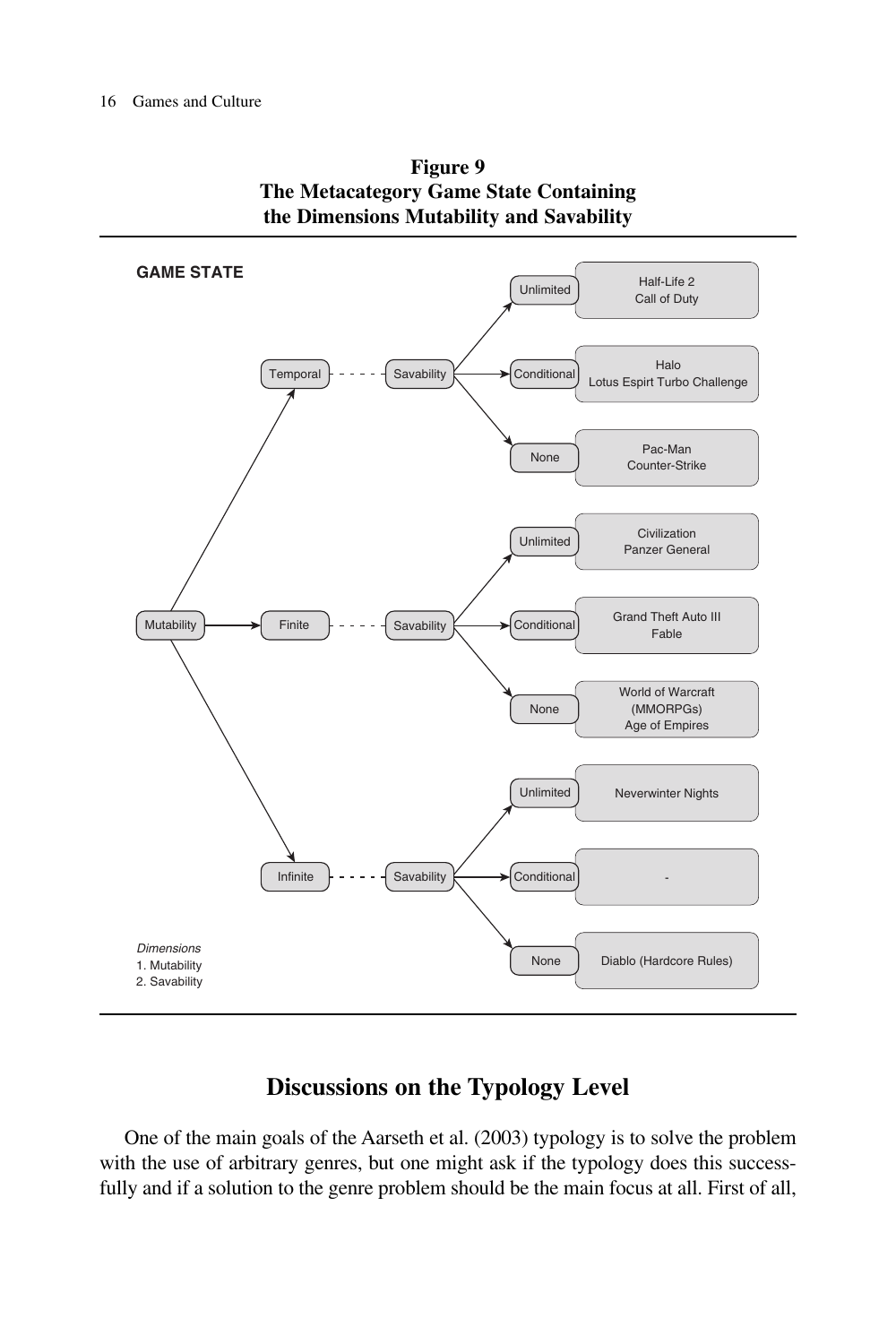the need for precise terminology and strictly defined dimensions will most often mean that the dimension labels in the typology will be less intuitive. Furthermore, aesthetic and subjective preferences are areas that the typology obviously doesn't engage.

Instead, the primary strength of the typology model is that it lets us compare games easily and precisely. If we look at the games Diablo and World of Warcraft we will see that they classify as almost totally identical with the exception of the dimensions describing player structure. Both games feature leveling and instanced opponents, whereas neither allows the player to make changes to the game world. This aspect of World of Warcraft is exactly what makes it different from a game like Ultima Online in terms of the typology. So by comparing likenesses and differences we gain a tremendous amount of information about what makes the individual games what they are. Even if two games classify as being identical we will have gained useful information. If we compare the games Counter-Strike and Call of Duty (multiplayer search and destroy missions) we will find that they are identical in each dimension of the typology (see Figure 10). Even though most people playing the two games would probably agree that were very similar, they would probably also be able to say which game they preferred. Thus, some might like the more slow-paced and gritty "World War II Shooter" Call of Duty, whereas others might prefer the fast-paced Counter-Strike. This means that using the typology model also helps us identify when differences between games are of a more qualitative nature—and thus merit other means of investigation.

Another important aspect of the process of discovering the similarities and dissimilarities between games is the way we represent the metacategories and dimensions of the typology. Listing the dimensions of the internal time (see Figure 11) in different ways shows us very different relationships between games and their classification in the typology. In the first case (A) we see a divide between action-packed games with high adrenaline and the more contemplative games of in-depth strategy. The second case (B) shows us that allowing a player to control the game interval will probably rule out it ever being a successful MMO.

#### **Game Classification and Game Design**

The following section discusses the perspectives of the typology in a game design context, asking the question What can a structural theory of games contribute to game design? Compared to one of the recent contributions to the field of game design, *Game Design Pattern*, a certain affinity both in the theoretical framework but also in the strengths they share with regards to game design seems apparent.

The ability to compare games and communicate with precision seems to be of evident use in the game design process, but it is also a valuable tool in the process of making or adjusting the formal or semiformal design tools themselves. If we compare the game component framework (Björk & Holopainen, 2004) that is the basis of the formulation of the design patterns, we can see that the terminology used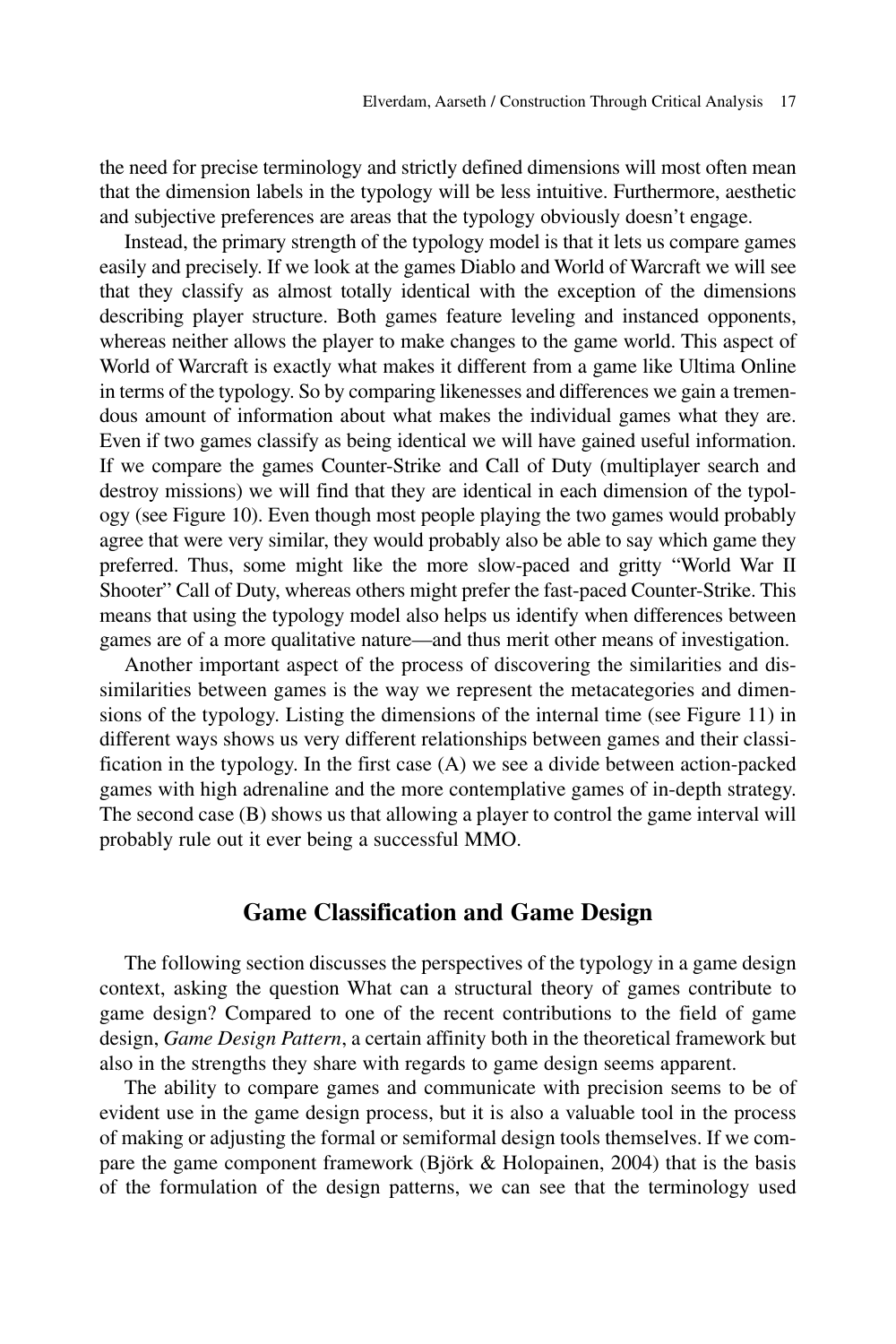

**Figure 10 Compared Dimension by Dimension We See That Call of Duty (Search and Destroy)**

Compared Dimension by Dimension We See That Call of Duty (Search and Destroy)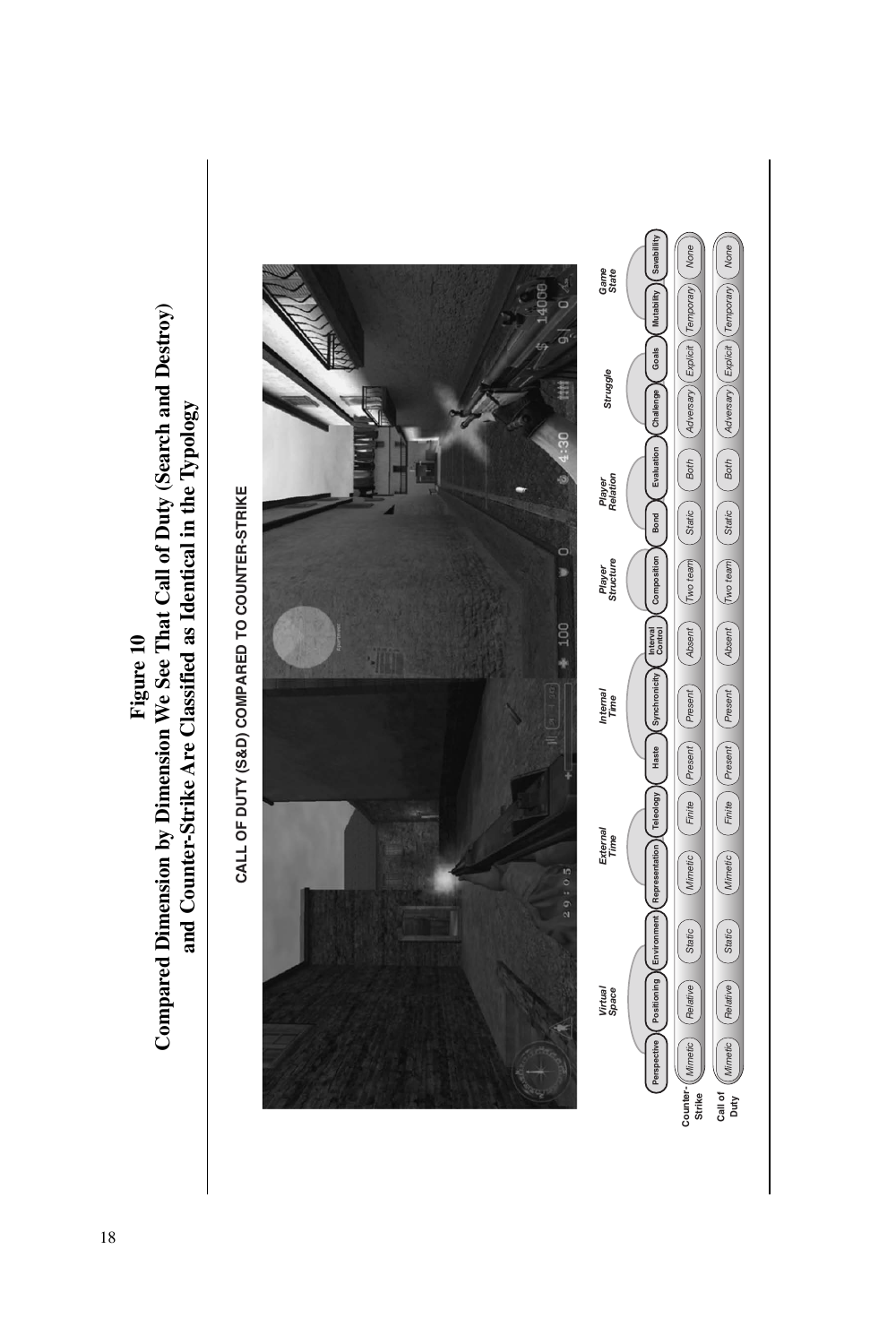

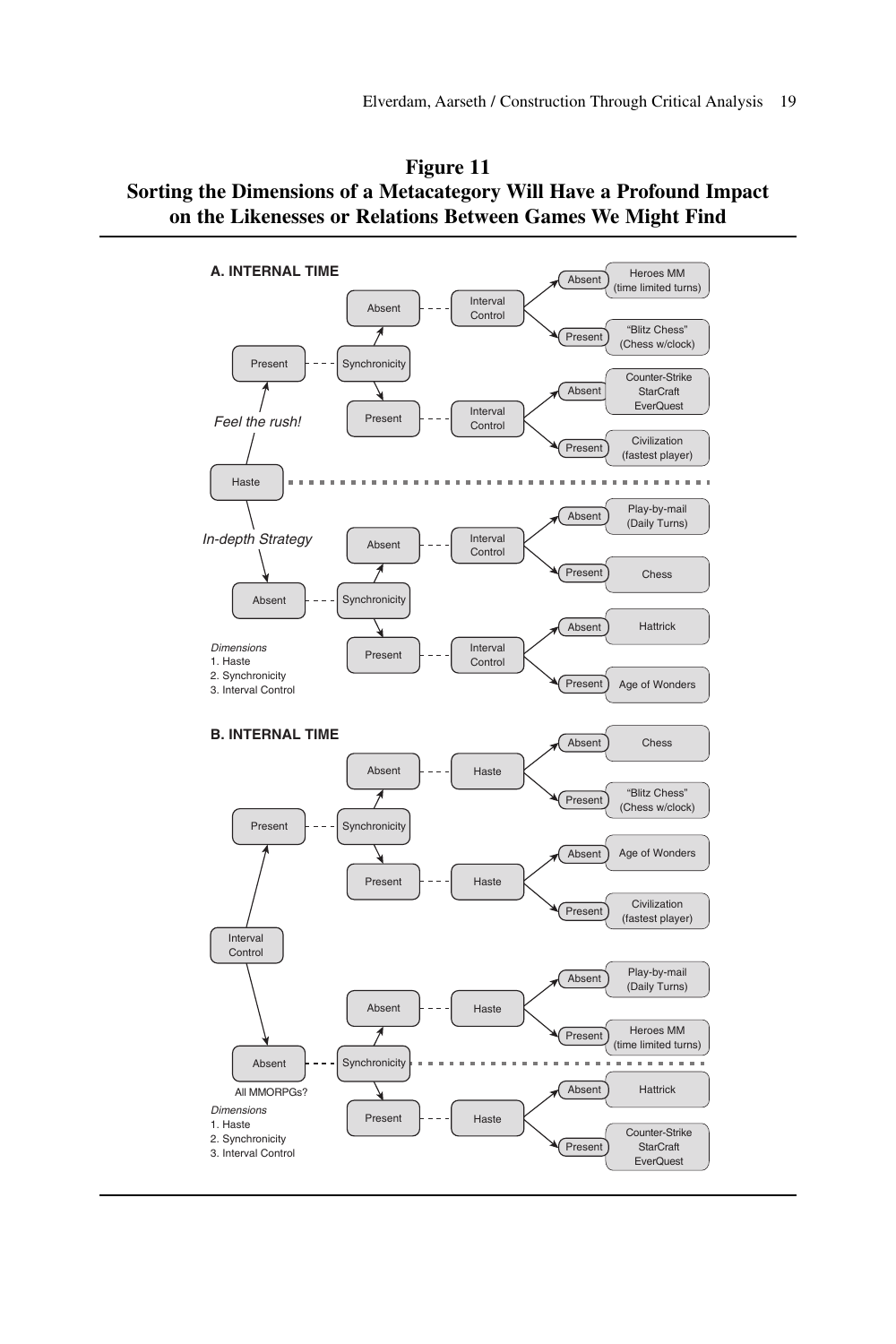closely resembles that of the typology—but also that the typology could be used to improve the framework and the individual patterns. For example, the single-player and multiplayer patterns could be refined to also describe two-player, two-team, single-team, and multiteam aspects of games represented in the typology.

Similarly, many of the advantages highlighted in connection to the use of *Game Design Patterns* seem to hold equally true for the typology model. One of the benefits of the use of *Game Design Patterns* is that having a listing of game concepts provides the designer with a knowledge base. The same can be said of having a precise way of identifying and comparing key elements of the design with existing games using the typology. In the process of analyzing which patterns and subpatterns to be used in a design or their consequences for the game, a broader base of comparison would seem helpful. Also it could work the other way around, helping the designer analyze a flaw in an existing game and take the necessary steps to avoid making the same mistake in the development of a new game. Finally, the typology could establish whether a game was truly unique or not.

So why are the typology model and the *Game Design Patterns* so closely related? And what are the key differences? The ability to communicate with precision is the foundation that both game research and game design depend on. One of the most basic "design tools" is an internal understanding of the problems or possibilities at hand. Björk and Holopainen (2004) used the analogy of *Game Design Patterns* being a language. In that sense, the likeness and difference with regards to the typology can be described by saying that the typology is the grammar of the language of games and thus the grammar in the language of *Game Design Patterns.*

#### **Perspectives and Further Work**

Because the open-endedness of the typology model works—as we witnessed by the process of refining the internal and external time categories—it seems fair to assume that iterations of the refinement process will go on as long as games are made and played. Hopefully this article will inspire the constructive criticism needed to increase the precision of the model.

If we stick to the analogy of languages, one could hope that the typology model could serve as the grammar that would make the communication between different fields of science much easier. Could sociologists, hypothetically speaking, use the typology to find out which fundamental game mechanics or *Game Design Patterns* are pervasive in games preferred by, for instance, male gamers over the age of 40? Or could the typology shed some light on what (if anything) are the constituents of a casual game?

Thus, one of the issues that needs to be addressed is how to make and maintain a knowledge base of classified games that is accessible to a broader field of researchers and developers—while allowing the continuing discussion and refinement of our understanding of the basic components of games.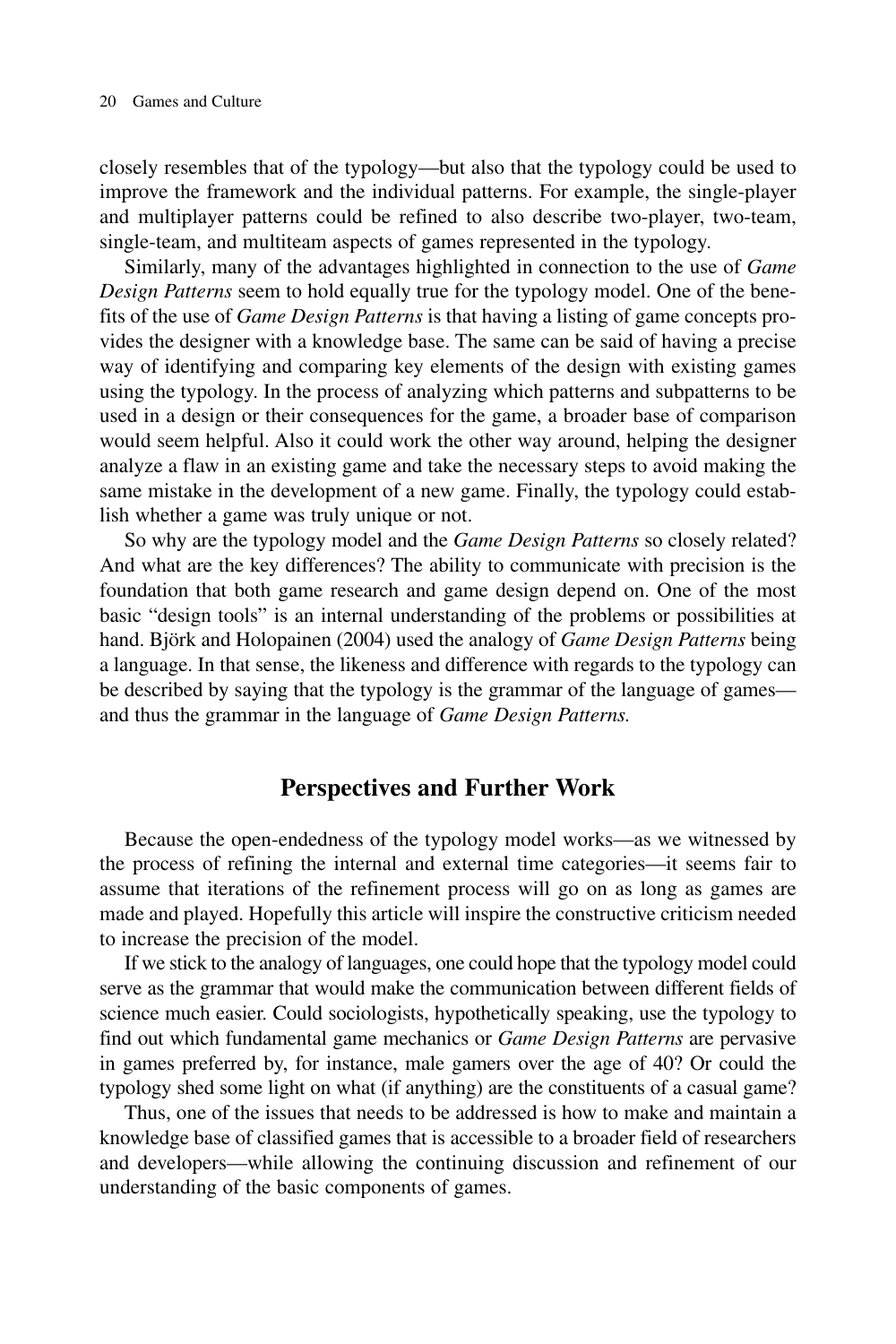

**Appendix Overview of the Typology Model**